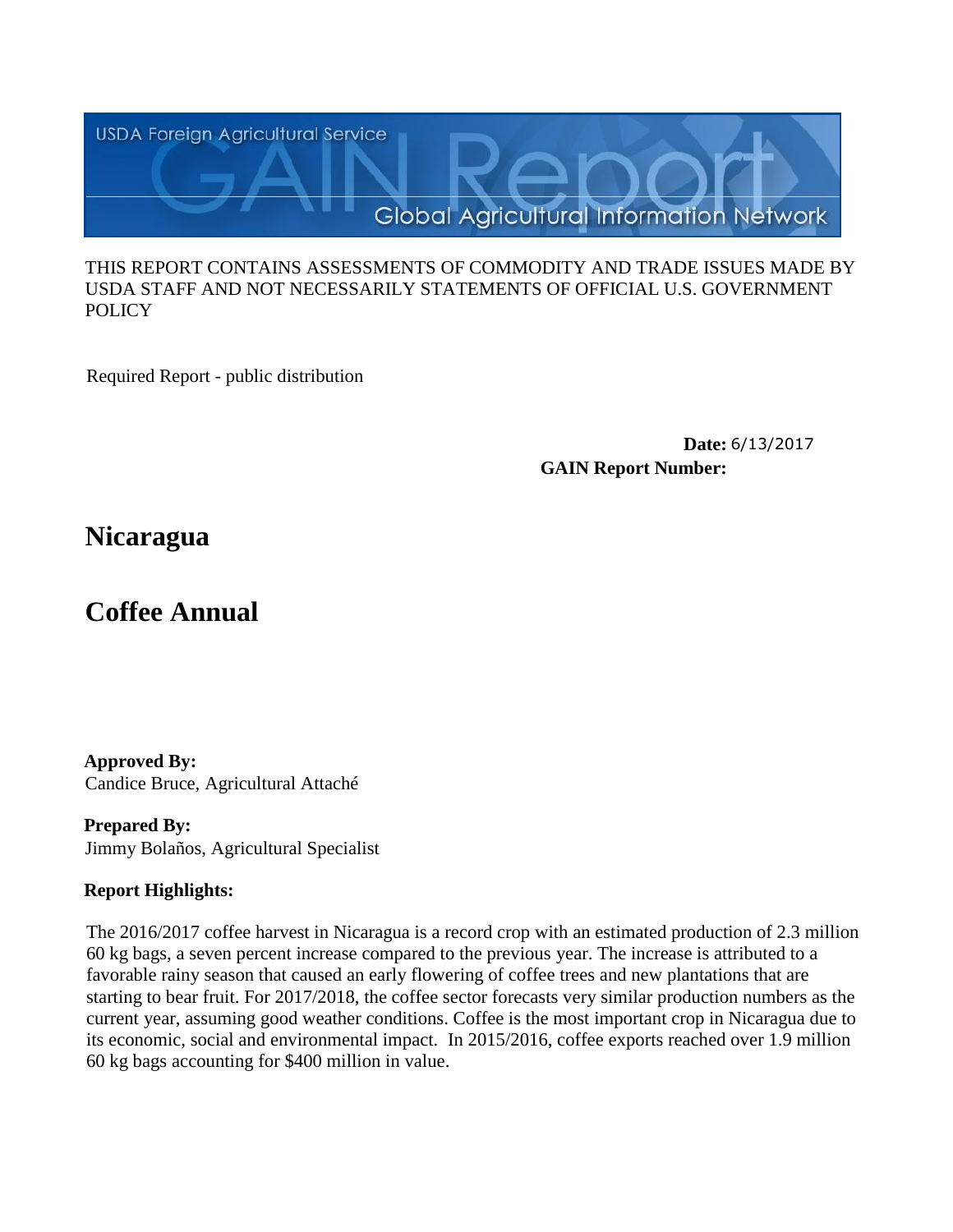### **Executive Summary:**

The coffee sector employs about 332,000 persons, equivalent to 15 percent of the labor market and 54 percent of the agricultural sector. Coffee plantations also protect the natural environment due the great diversity of medium and large-size shade trees that help to protect the soil and retain water during the rainy season. According to the Nicaraguan Ministry of Agriculture, there are about 44 thousand coffee producers in Nicaragua. About 97 percent of producers are small (having farms ranging from less than one hectare to 14 hectares) and the rest are considered medium and large (having farms above 14 and 30 hectares, respectively). Most of Nicaragua's coffee production is Arabica (shade-grown) and is concentrated in the North Central Region of the country in the municipalities of Jinotega, Matagalpa and Nueva Segovia. There is also Robusta production in the Southern Autonomous Caribbean Coast (RACS) although to a lesser scale. Current Robusta production is close to 30,000 60 kg bags (less than 2 percent of total production) and is used for the domestic market.

## **Commodities:**

Coffee, Green

## **Production:**

The 2016/2017 coffee harvest in Nicaraguan is a record crop with an estimated production of 2.3 million 60 kg bags, a seven percent increase compared to the previous year. The increase is attributed to a favorable rainy season that caused an early flowering of coffee trees and new plantations that are starting to bear fruit. During the coffee rust outbreak in 2012/2013, some farmers decided to replant old plantations and according to different coffee associations in Nicaragua, more than 2,000 ha were renovated. The cultivation of the Robusta variety is also becoming more popular in Nicaragua even though it represents less than 2 percent of total production. In 2016/2017, Robusta production is expected to reach over 30,000 60 kg bags with a total planted area of 2,100 hectares of which 935 will be harvested. In December 2016, the Government of Nicaragua issued a Ministerial Decree that allowed the cultivation of Robusta in some areas of the Pacific Coast, in addition to the Atlantic Coast, which was previously the only area approved for the cultivation of Robusta. The private sector sees this as an opportunity to expand Robusta plantations. Their long term plan is to establish 7,000 ha of Robusta plantations with an annual production of 500,000 60 kg bags. Some farmers identified a lack of labor as a primary concern affecting the sector in 2016/2017, especially in the months of December and early January, resulting in picking loses that reached up to 15 percent on some farms. For 2017/2018, the coffee sector forecasts very similar production numbers as the current year, assuming good weather conditions.

## **Crop Area:**

According to the Nicaraguan Ministry of Agriculture, the total cultivated area in Nicaragua is close to 126 thousand hectares of which 95 percent are being harvested. Most of Nicaragua's coffee production is Arabica and there is limited Robusta production (around 2,100 hectares planted) for the domestic market. The common varieties include Caturra (72 percent) and Borbons, Paca, Catuai, Catimore, Maragogype and Pacamara (28 percent). Coffee is produced mainly in the North Central Region of Nicaragua. According to the most recent Nicaraguan Agricultural Census in 2011, 35 percent of coffee plantations are located in Jinotega, 28 percent in Matagalpa, 24 percent in Las Segovias and 13 percent in other municipalities. Plantations in the North Central Region are located in areas with a range of 365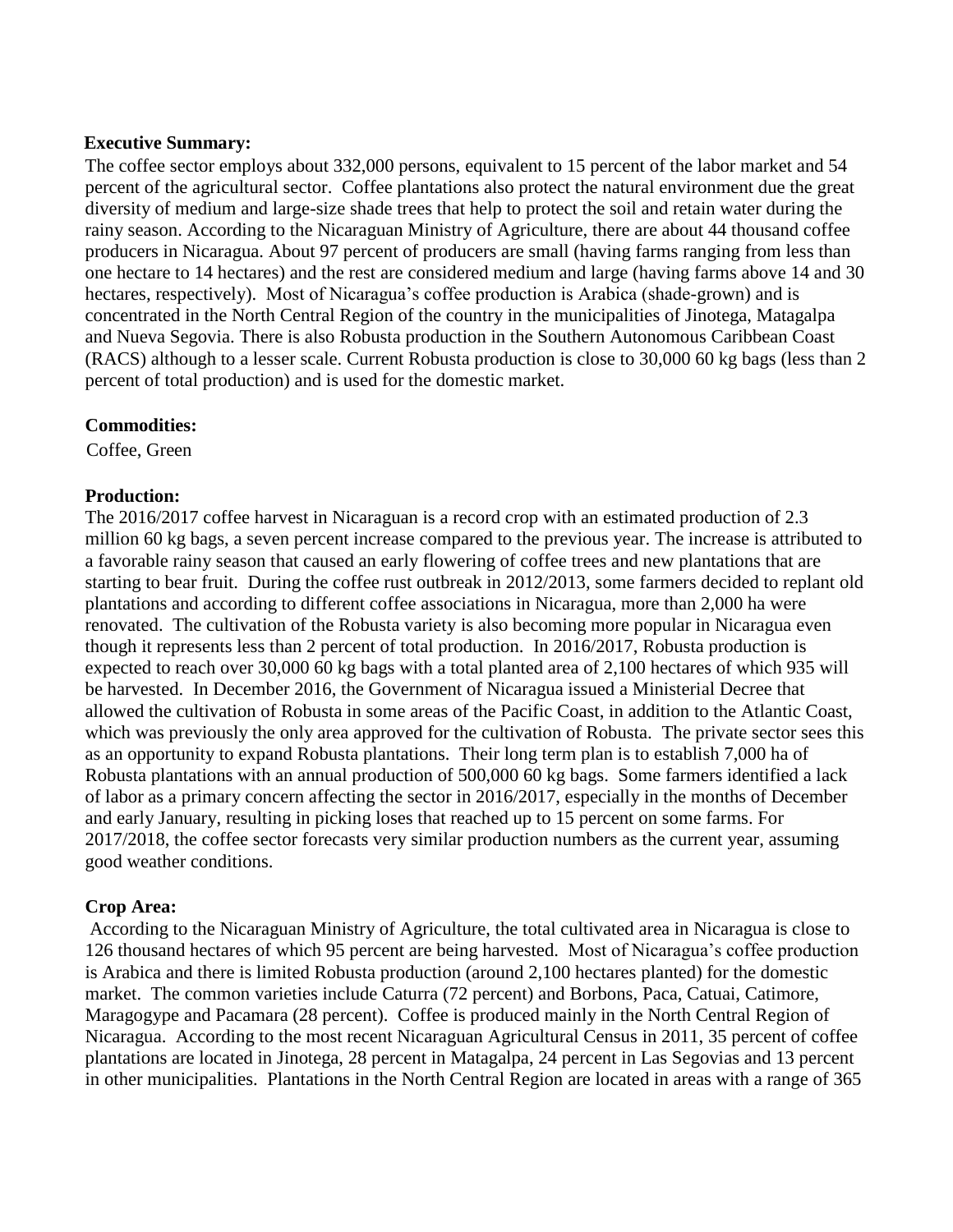and 1500 mts above sea level, between 490 and 1550 meters in las Segovias, and between 420 and 933 mts on the Pacific coast.

## **Yields:**

Nicaragua has the lowest average yields in Central America with average yields close to 11 bags per hectare. According to the local Foundation for Economic and Social Development (FUNIDES), some of the problems negatively affecting the Nicaraguan coffee sector include limited access to long term credit for the maintenance of coffee plantations (most of the coffee plantations are old), lack of validation and adoption of good agricultural practices and technologies, and the volatility of international prices that have reduced profitability in recent years. In 2013/2014, Nicaragua faced an outbreak of coffee rust and anthracnose, a fungal disease that affects coffee leaves, which reduced coffee production by approximately 25 percent. To counteract this problem, the Government of Nicaragua, in coordination with the private sector, passed a law in December 2013 (Law 853) to transform the Nicaraguan coffee sector through the creation of a fund that will be used to finance the renovation and maintenance of coffee plantations in coming years. One of the long term goals of the Nicaraguan coffee sector is to double coffee production in the next 10 years by renovating the old coffee plantations.

## **Inputs:**

As a result of low international coffee prices and limited access to credit, producers are not able to spend much on fertilizers. Nicaragua has a wide range of agricultural input suppliers.

## **Consumption:**

Even though Nicaragua has a long history in coffee production, consumption is not as high as other countries in the region. "Nicaraguans have a culture of producing coffee but not a culture of consuming coffee," Maussie Kühl, Co-Owner of Selva Negra Estate Coffee Farm, 27 March 2006. The average per capita consumption is close to 2 kg. Aside from a low cultural preference for drinking coffee, Nicaraguan consumers do not purchase the more expensive types of coffee. Most of the coffee consumed in Nicaragua is not suitable for export.

## **Trade:**

In 2015/2016, coffee exports reached over 1,913,292 60 kg bags, an 8 percent increase compared to the previous year. Trade data is recorded based on coffee year (October through September). Historically, coffee exports reach their peak in April and May.

| <b>Country</b>       | 60 kg bags |  |  |  |  |
|----------------------|------------|--|--|--|--|
| <b>United States</b> | 1,107,319  |  |  |  |  |
| Canada               | 135,259    |  |  |  |  |
| Belgium              | 118,992    |  |  |  |  |
| Germany              | 94,613     |  |  |  |  |
| Italy                | 57,825     |  |  |  |  |
| Japan                | 56,325     |  |  |  |  |
| Costa Rica           | 43,184     |  |  |  |  |

## **2015/2016 coffee exports by country**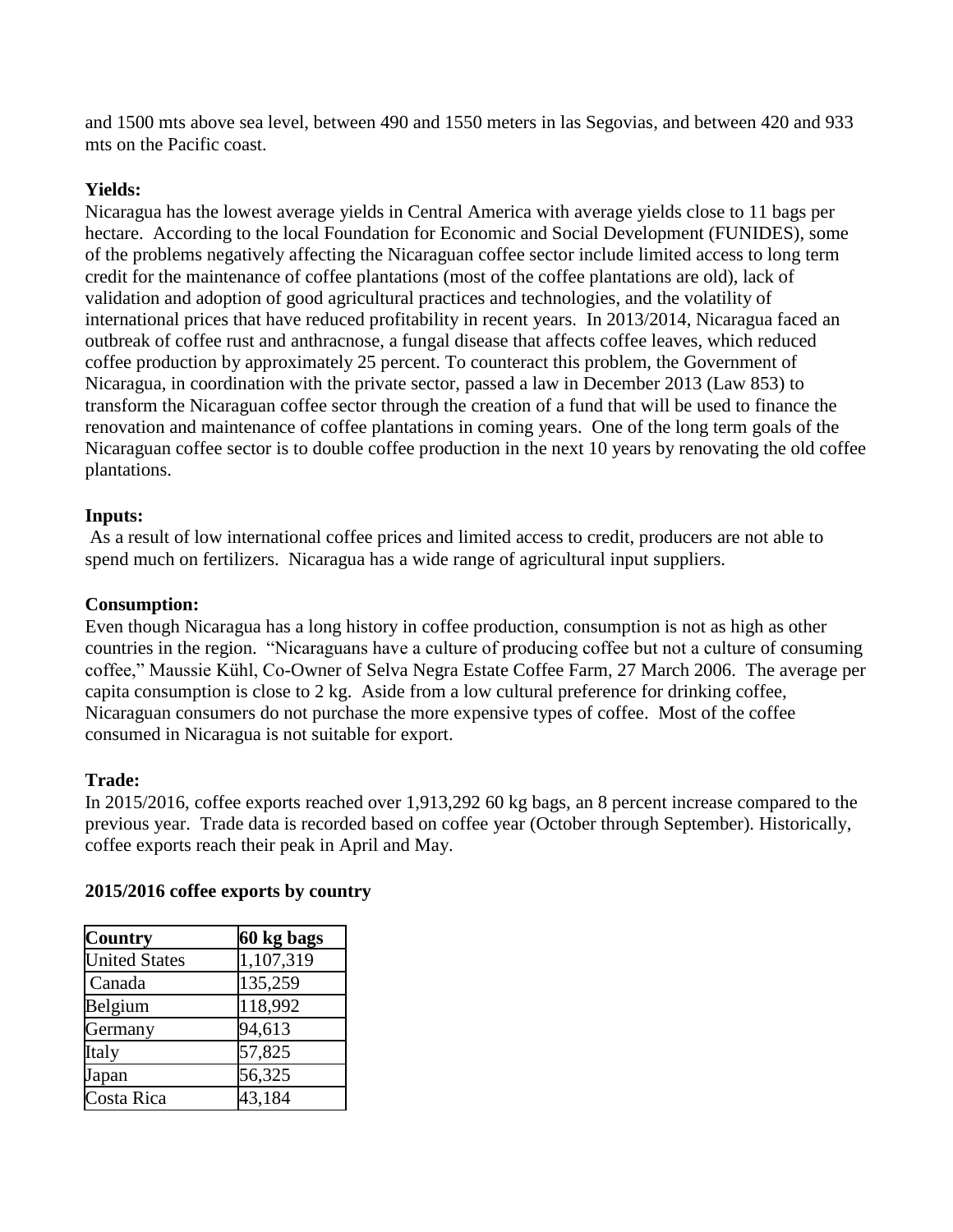| Taiwan                | 36,574    |
|-----------------------|-----------|
| <b>United Kingdom</b> | 35,631    |
| Sweden                | 30,615    |
| Australia             | 29,353    |
| Finland               | 28,347    |
| France                | 17,060    |
| Others                | 122,195   |
| <b>Total</b>          | 1,913,292 |

## **Policy:**

Nicaragua has two main laws that regulate coffee production. Ley del Café (368) or the Coffee Law which was published in December 2000 provides a series of fiscal exonerations on investments related to coffee production. The Nicaraguan Coffee Council (CONACAFE) is in charge of implementing this law. The second law, Ley para la Transformación y Desarrollo de la Caficultura (Law for the Transformation and Development of Coffee Growing) (Law 853), was passed in December 2013. This law aims to renovate and transform the Nicaraguan coffee sector through the creation of a fund to renovate the old coffee plantations. Farmers pay a small fee per each bag exported that varies from \$1.00-\$4.00 based on the international price of coffee. Farmers pay \$1.00 when the coffee price is close to \$140.00, \$2.00 when the price is \$140-165, \$3.00 when the price is \$165- \$185 and \$4.00 when the price is above \$185.00. The National Commission for the Transformation and Development of the Coffee Sector (CONATRADEC), which is formed by members of the Government of Nicaragua, coffee producers and exporters, is in charge of administering the fund.

Robusta: In August 2013, the Government of Nicaragua issued a Ministerial decree (012-2013) that approved the cultivation of Robusta along the Caribbean Coast where there is no Arabica production. However, in December 2016, through a new Ministerial Decree (187-2016), the Government of Nicaragua extended the approved areas to six new Departments in the Pacific Coast. The main criteria is that Robusta plantations need to be established at least 30 kilometers away from Arabica plantations and must not be cultivated in areas that are 400 mts above sea level. The private sector expects to increase production by 30 percent in 2017/2018 and in a period of ten years reach over 7,000 ha with a total production of 500,000 60 kg bags.

| Coffee, Green                     | 2015/2016<br>Oct 2015 |                 | 2016/2017<br>Oct 2016 |                 | 2017/2018<br>Oct 2017 |                 |
|-----------------------------------|-----------------------|-----------------|-----------------------|-----------------|-----------------------|-----------------|
| <b>Market Begin Year</b>          |                       |                 |                       |                 |                       |                 |
| Nicaragua                         | <b>USDA Official</b>  | <b>New Post</b> | <b>USDA Official</b>  | <b>New Post</b> | <b>USDA Official</b>  | <b>New Post</b> |
| <b>Area Planted</b>               | $\Omega$              | 126             |                       | 126             | 0                     | 126             |
| <b>Area Harvested</b>             | 0                     | 119             | $\Omega$              | 119             | 0                     | 119             |
| <b>Bearing Trees</b>              | $\Omega$              | 514             | $\Omega$              | 514             | 0                     | 514             |
| <b>Non-Bearing Trees</b>          | $\Omega$              | 26              | $\Omega$              | 26              | 0                     | 26              |
| <b>Total Tree Population</b>      | 0                     | 540             | $\Omega$              | 540             | 0                     | 540             |
| <b>Beginning Stocks</b>           | 102                   | 102             | 87                    | 141             | $\theta$              | 138             |
| <b>Arabica Production</b>         | 2100                  | 2143            | 2200                  | 2320            | 0                     | 2360            |
| <b>Robusta Production</b>         | 25                    | 23              | 25                    | 30              | $\theta$              | 39              |
| <b>Other Production</b>           | $\Omega$              | $\theta$        | $\Omega$              | $\Omega$        | 0                     | 0               |
| <b>Total Production</b>           | 2125                  | 2166            | 2225                  | 2350            | 0                     | 2399            |
| <b>Bean Imports</b>               | 10                    | 10              | 10                    | 100             | 0                     | 100             |
| <b>Roast &amp; Ground Imports</b> | 0                     | $\theta$        | $\Omega$              | $\Omega$        | 0                     | 0               |

#### **Production, Supply and Demand Data Statistics:**